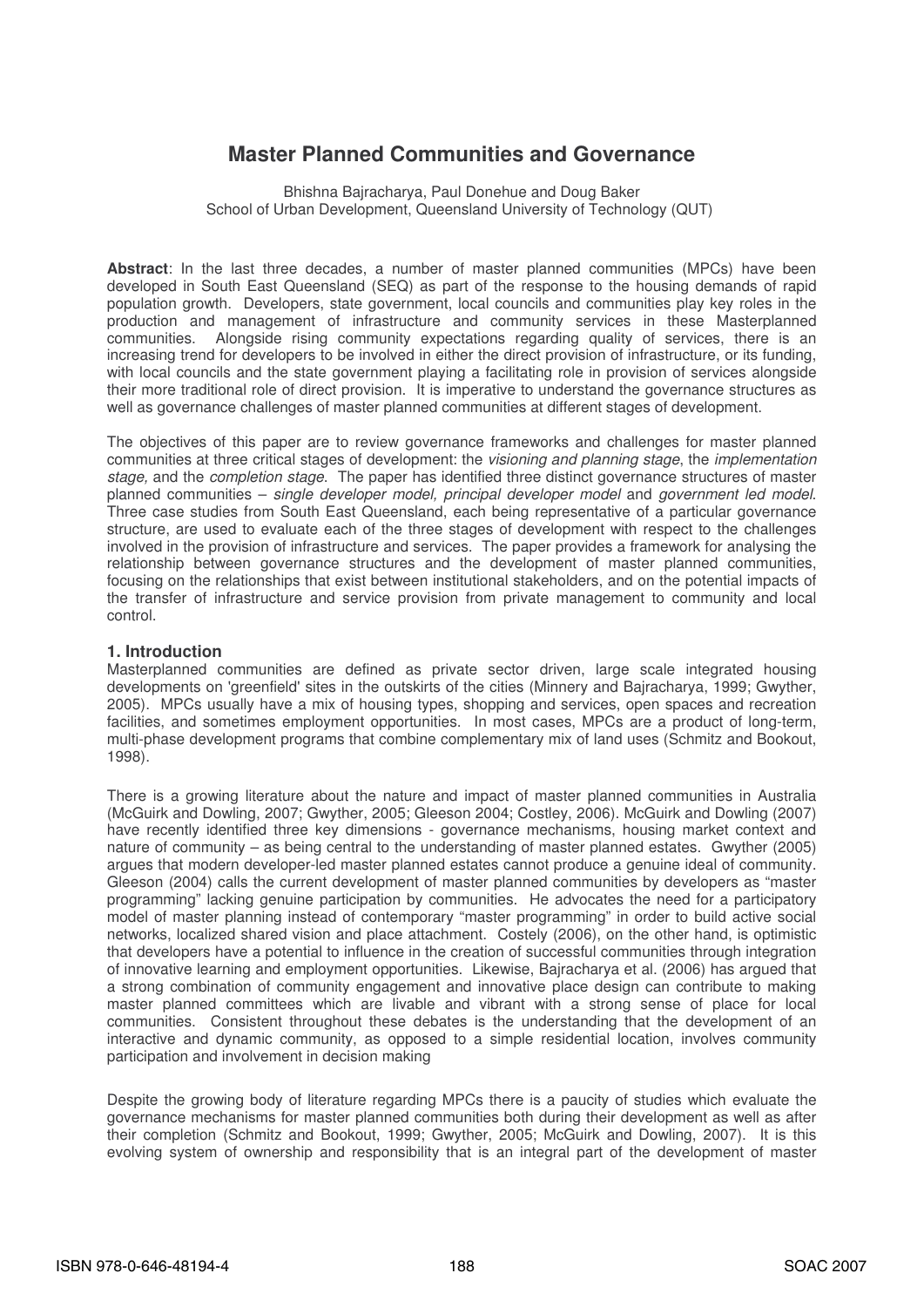planned communities, and this paper aims to examine the changing issues related to the governance of MPCs as they progress from initial concept to fully occupied community.

The developmental processes of master planned communities have been characterised for this paper as being comprised of three main stages:

- 1. a visioning and planning stage, which involves the initial conceptual development of the MPC;
- 2. an implementation stage, where the developer secures the necessary approvals, and the community is built, marketed, undergoes initial occupation; and
- 3. a completion stage, during which time the community is more fully occupied by residents and some form of handover of responsibility is effected between the MPC developers and appropriate governmental institutions.

The paper will first make a brief review of literature on governance and master planned communities in order to provide the context for this issue. Second, it will identify three different types of Master planned communities that have emerged in South East Queensland: 1) the single developer model, 2) the principal developer model and 3) a government facilitated model. This system of classification has been developed in response to the varying levels of complexity that may be seen to exist in the different governance processes related to MPCs in South East Queensland. Single developer MPCs are characterised by the visioning, planning, and implementation of the community being conducted under the auspices of a single organisation. The simplicity of this arrangement may be seen to be reflected in large part by the relative simplicity of the governance processes that are associated with community development, as they are primarily standard business practices. The principal developer model describes the leadership of an MPC development process by a central controlling entity that then contracts separate companies to implement the building of separate sections or aspects of the community. This model may be seen to add a potential for extra complexity in terms of governance processes in terms of the relationships that exist between different commercial entities and any other external stakeholders. Finally the government facilitated model of MPC development describes the bringing together by government of a number of separate private land owners and development companies in order to guide the process of community building towards a set of objectives. This process of facilitation is, by its nature, a possible cause for a greater degree of complexity in terms of governance. This is particularly the case in the initial visioning and planning phase, where there is an absence of formal legal or institutional process to describe the exact nature of the relationship of participants.

Three case studies will be reviewed in the SEQ region (one at the stage of visioning and planning, one undergoing the implementation stage, and one at completion stage) to assess the different governance arrangements and challenges associated with each model of MPC development. The paper will assess the governance of the master planned communities during the visioning and planning stage, and implementation stage, with particular reference to the nature of relationships that exist between developers and institutions. The project completion stage also requires an additional focus on the potential role played by the new residential community in the governance of their local environment, an issue it is argued, of considerable concern when analysing a form of development that places such central importance on its status and identity as a 'community'. The significance of this research is to provide a method to compare and model different governance arrangements that phase responsibility for MPCs from the private to the public sector, while taking into account the differences that exist in terms of the manner in which MPCs develop.

# **2. Research Objectives and Design**

This paper seeks to examine the nature of governance arrangements and processes that relate to the development of MPCs, in particular with respect to changes that may occur in the period from initial visioning and planning to the final implementation and population of the community. In order to do this three groups of stakeholders are identified as being involved, or having potential for involvement, in the governance of these communities. The first significant group of stakeholders are the developer, or developers of the MPC. Second are the various institutions, local, state, and federal governmental agencies that are related to the financing, planning and construction of the community, and the provision of physical and social infrastructure. Finally there is the local residential community itself, the role of whom in any discussion of governance in this context is a somewhat vexed one.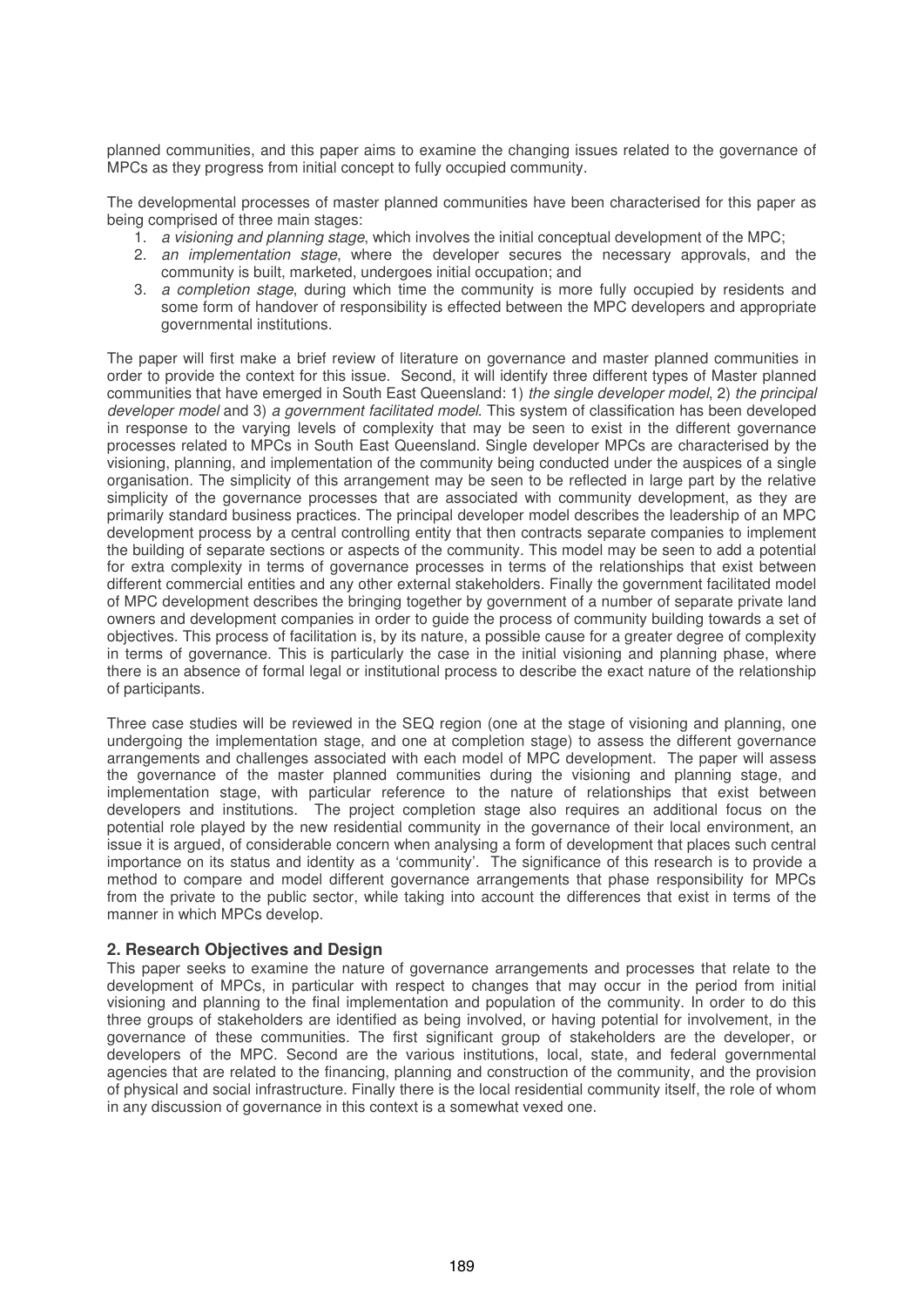Along with examining the nature of governance as it relates to these stakeholders and any changes that may occur throughout the development process, this paper also examines the potential role played by the relative level of complexity of relationships that exist between stakeholders in the development process, as described in the three models discussed in the introduction. These objectives are achieved through the examination of a variety of documentary sources, and the use of personal interviews in order to further investigate the often complex and subtle nature of the relationships that may exist between different stakeholders. This information is then analysed in terms of any changes that could be observed over the duration of the development process, and with respect to the role played by the complexity of stakeholder relationships.

### **3. Review of Literature on Governance and Master Planned Communities** *Nature of Governance*

Governance is a broadly defined concept, and various definitions exist in the literature. Bovaird and Loffler (2003) term governance as the way key stakeholders interact and negotiate with one another to influence policy outcomes, a definition that is easily able to be applied in the context of MPC development, with its many stakeholder interactions. Good governance, according to this definition, should therefore include improvement in public policy outcomes. Some of the key principles of good governance identified in literature are citizen engagement, transparency, accountability, equality and social inclusion, ethical and honest behaviour, equity (fair procedures and due process), ability to compete in a global environment, ability to work effectively in partnership, sustainability, and respect for the rule of law (Kooimans, 1993; Rhodes, 1997). Accordingly, there should be multiple stakeholder assessment in measuring good governance which measures the impact of governance upon all of those involved.

In their book Deliberative Policy Analysis: Understanding Governance in the Network Society, Hajer and Wagenaar (2003) argue that in the present context of networked society, there is a need for facilitating dialogues and generating agreements among the key actors/stakeholders. Neuman (1998) points out the shift from government to governance - seeing urban planning as no longer government acting on the city but governance acting through the city. Healey (1999) suggest the need for transforming governance culture to include open and participatory governance through which place qualities can be enhanced. In many respects it is this conception of governance that can be seen to be guiding the process that is underway at Ripley Valley.

Central to these concerns is the fundamental question of who wields authority and power in terms of the capacity to create objectives and policy, allocate resources, and implement strategies. In the context of master planned communities this is essentially a question of the nature of relationships between the three primary groups of stakeholders previously identified: institutions - most importantly government and the finance sector; developers – who wield tremendous influence, particularly during the initial phases of an MPCs establishment; and the community – both that which surrounds the MPC and crucially the residents of the community itself. As presented in subsequent discussions, while established institutional arrangements exist to at least guide the manner in which power and responsibility is divided between institutional stakeholders and developers, this is not the case with respect to the capacity of residents to influence decision making, resource allocation, or the implementation of policy.

### *Governance Models in Master Planned Communities*

In the context of master planned communities, McGuirk and Dowling (2007) have identified two sub dimensions of governance – first, the type of governance mechanisms which produce master planned estates, and, second those which govern life within them. The first type focuses on the extent and nature of public regulation under which MPCs are created. They suggest that unlike in the US, with its more laissez-faire approach to legislation and policy making, the New South Wales (NSW) planning system is much more interventionist in producing master planned communities. There is extensive engagement with local and state government authorities with a long history of local, and regional environmental plans and state planning policies acting as evidence for the many ways in which governments have sought to influence the implementation of MPCs. An example of this is the detailed master planning requirements of local governments such as Sydney and Randwick City for residential developments beyond a set size threshold.

It has become common across many Australian local and state government jurisdictions that developers produce a master plan which is used as a basis for subsequent structure planning by the local council for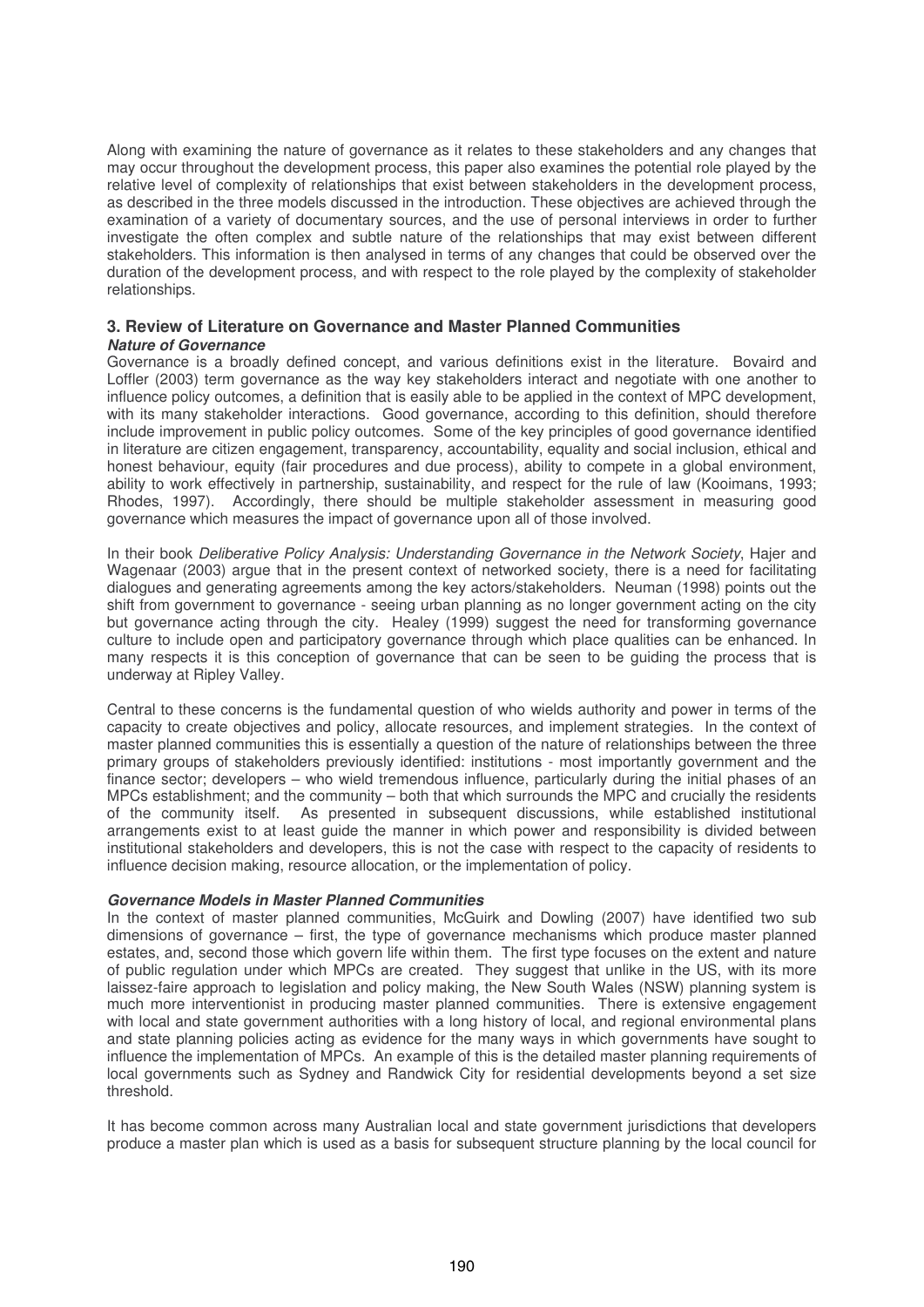a detailed phased development approval process. There is a need for structure planning from the perspective of both council and developer, as this approach provides a certain level of certainty in their planning for further infrastructure while providing some flexibility in the future. This balance between certainty and flexibility is crucial in the development of master planned communities, many of which require the security to attract institutional financial backers while simultaneously remaining able to respond quickly to market trends and expectations (Minnery and Bajracharya, 1999).

Unlike NSW, which has a state government land development agency, LANDCOM, Queensland did not have a state agency solely focussed on development of land until very recently. In July this year, the Queensland Government announced establishment of Urban Land Development Authority to develop state owned land for providing affordable housing and for promoting transit oriented developments. While in the context of NSW, there are a number of master planned communities in Sydney developed by LANDCOM in private partnership with private developers ,e.g. Victoria Park, a 26 hectare estate currently under development (McGuirk and Dowling, 2007), most of the master planned communities in Queensland are the consequence of predominantly private sector development ( exceptions being the public housing estates created by Queensland Housing Authorities in places like Inala, Fitzgibbon in the 1960s).

A second type of governance within master planned communities is related to the nature and extent of private and community local access to decision making and resource allocation after the master planned communities are completed. McGuirk and Dowling (2007) point out that in many master planed communities communal spaces, collective service and infrastructure provision and community based institutions of governance exist. For example some master planned communities such as Macquarie Links in Campbelltown or Cape Cabarita at Concord have their communal areas under community title thus excluding unfettered public access while allowing community ownership and control (On Queensland's Gold Coast, Hope Island and Sovereign Estate provide similar examples of this approach). Other communities utilise a combination of community title, public access communal spaces, and parklands (Victoria Park), while some estates have no, or very little community title property. However, as shall be discussed in greater detail in the concluding sections of this paper, there are few existing formalised structures or models that support this concept of community based governance. As a consequence, MPCs have adopted a range of privatised governance structures to manage communal property, enforce restrictive covenants and guide future community development.

The Australian experience has some interesting parallels in the U.S. Halter (1998) points out that previously informal community associations have evolved into service providers in the master planned communities constructed during 1980s and 1990s, a phenomenon that would suggest that a gap exists in more established governance structures which has been filled by these groups. Now they are providing a range of services such as those related to technology, cultural activities and alliances with businesses, councils and residents. Community website software has been developed to foster links between residents, schools and local businesses, providing a number of other functions including serving as information point for babysitters, tutors, and support staff of companies.

Hyatt (1998) also points out that the developers work closely with environmental groups at the time of site development to protect natural corridors, form alliances with schools to provide quality education, although in this case the notion of community is expanded beyond the residents of the MPC itself to include the surrounding community as well. Hyatt (1999) defines community associations as a mandatory membership entity involving all property owners in the real estate development. Such community associations need to be dynamic and responsive to the changing needs of the community while protecting the rights of individual property owners. Some of the governance issues identified are the need for providing services that are currently 'between' or outside of the ambit of more established governance structures, such as child care, security, affordable housing, and the care of an aging population. There are some questions regarding whether community governance should be accompanied by more professional management and volunteering programs. The need for balance between community needs and individual property rights also raises concerns about the regulation of maintenance, particularly with respect to infrastructure and community based assets, and the somewhat vexed issue of use restrictions. The global trend towards smaller government is another factor that is acting to encourage more community based involvement in governance and policy implementation. The gradual reduction of funds available to more traditional service providers has created a vacuum into which community organisations such as those found within MPCs are increasingly moving.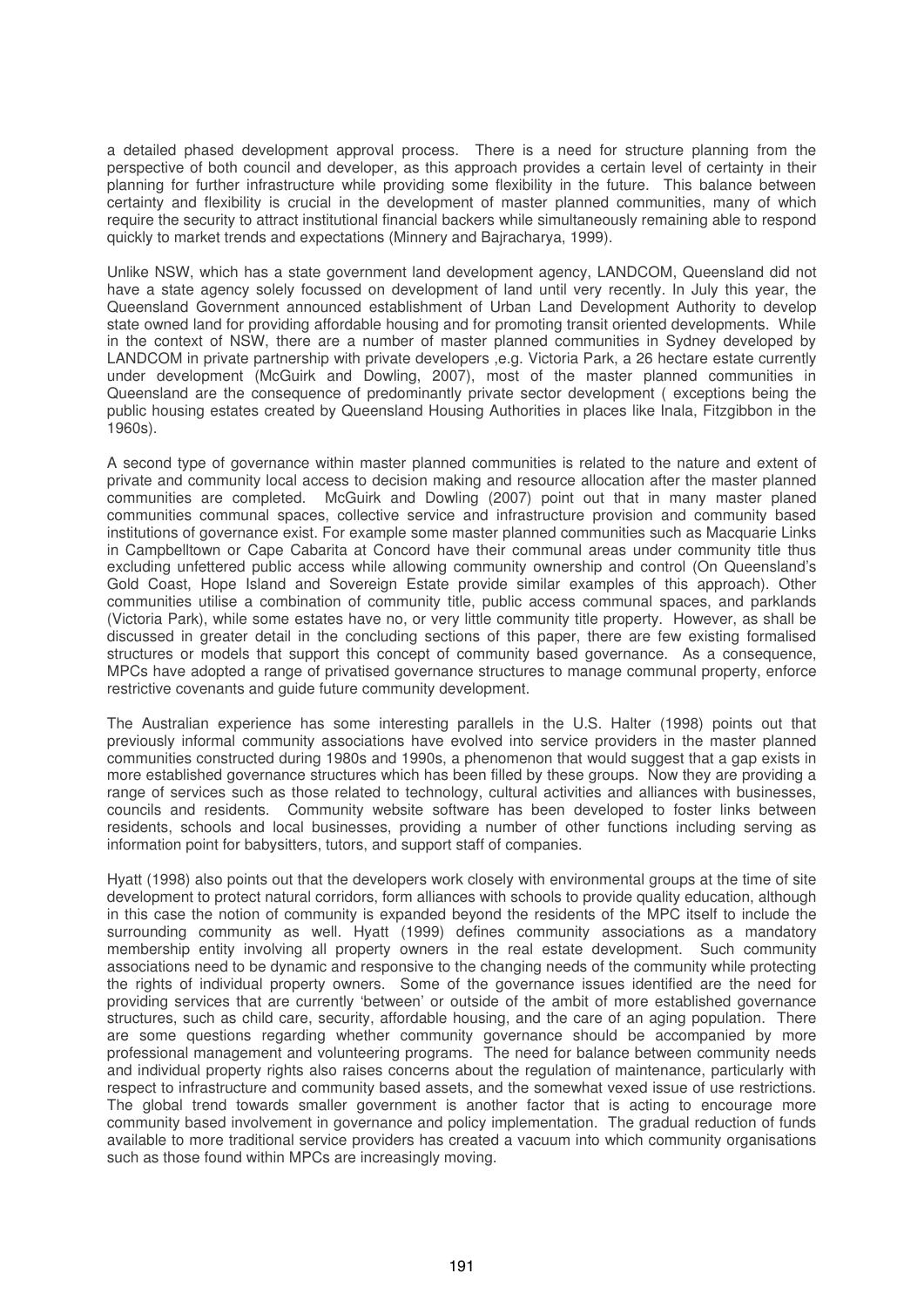A crucial difference is that in the U.S., unlike contemporary practice in Australia, developers hand over the development to the community association as an entity with ownership responsibility and have an institutionalised framework for achieving this goal. Community governance, in a similar manner to more established forms of governance, requires a legal framework on the basis of which power, resources, and implementation may be allocated and controlled. Within an Australian context there is little in the way of legislative support for this concept.

# **4. Types of Master Planned Communities in South East Queensland**

A review of master planned communities in South East Queensland (SEQ) indicates that they can primarily be placed in three different types of governance models.

- 1. Single Developer model examples are Forest Lake, North Lakes, Varsity Lakes, Robina
- 2. Principal developer model Greater Springfield
- 3. Government led model Ripley valley

Using this system of classification, the majority of the master planned communities in SEQ are of the single developer model, where one developer owns the land and develops the land in stages. Examples of this form of MPC in SEQ are Forest Lake, North Lakes, Varsity Lakes, Robina, all of which are, or were owned by single developer.

Despite the predominance of the single developer model, there are two other types of MPC development emerging in SEQ. The first is a principal developer model of Greater Springfield where one very large developer (in this case Springfield Land Corporation) owns a very large parcel of land (about 2,860 hectares) and have been identifying and subdividing sections of land for different uses, which are then developed by other companies under the Land Corporations guidelines. For example, residential developments at Springfield Lakes are being developed by Delfin Lend Lease, Brookwater by Medalist Development, the shopping centre is being built by Mirvac, and the education city precinct in joint venture with Mirvac with the University of Southern Queensland as the tenant. The other alternative to the single developer model that has emerged in SEQ is the government led MPC. An example of this approach is the proposed Ripley Valley master planned community in Ipswich where land is owned by multiple owners and Ipswich City Council has taken a lead in bringing them together with the establishment of Ripley Valley Task force to develop a master plan for the area which aims to produce the largest master planned community in South East Queensland.

### *Stages of Development in Master Planned Communities*

Delfin Lend Lease has identified six stages in planning and development of master planned communities: 1) project selection; 2) project assessment; 3) masterplanning and urban design; 4) construction, marketing and sales; 5) asset maintenance and handover; and 6) ongoing administration. For the purpose of this paper, we have combined these original six phases into three key stages of development:

- 1. Visioning and planning stage ( project selection, project assessment and masterplanning, and urban design)
- 2. Implementation stage (construction, marketing and sales)
- 3. Completion stage (handover and ongoing administration)

In terms of the case studies discussed within this paper Ripley Valley master planned community is still at a visioning/planning stage while Springfield is in the middle of its' implementation stage and Forest Lake is at the completion stage (See Figure 1 for locations of these master planned communities). These communities will now be discussed in further detail in order to illustrate some of the challenges of governance in these communities both in terms of their stage of development and the overall shape that the development has taken.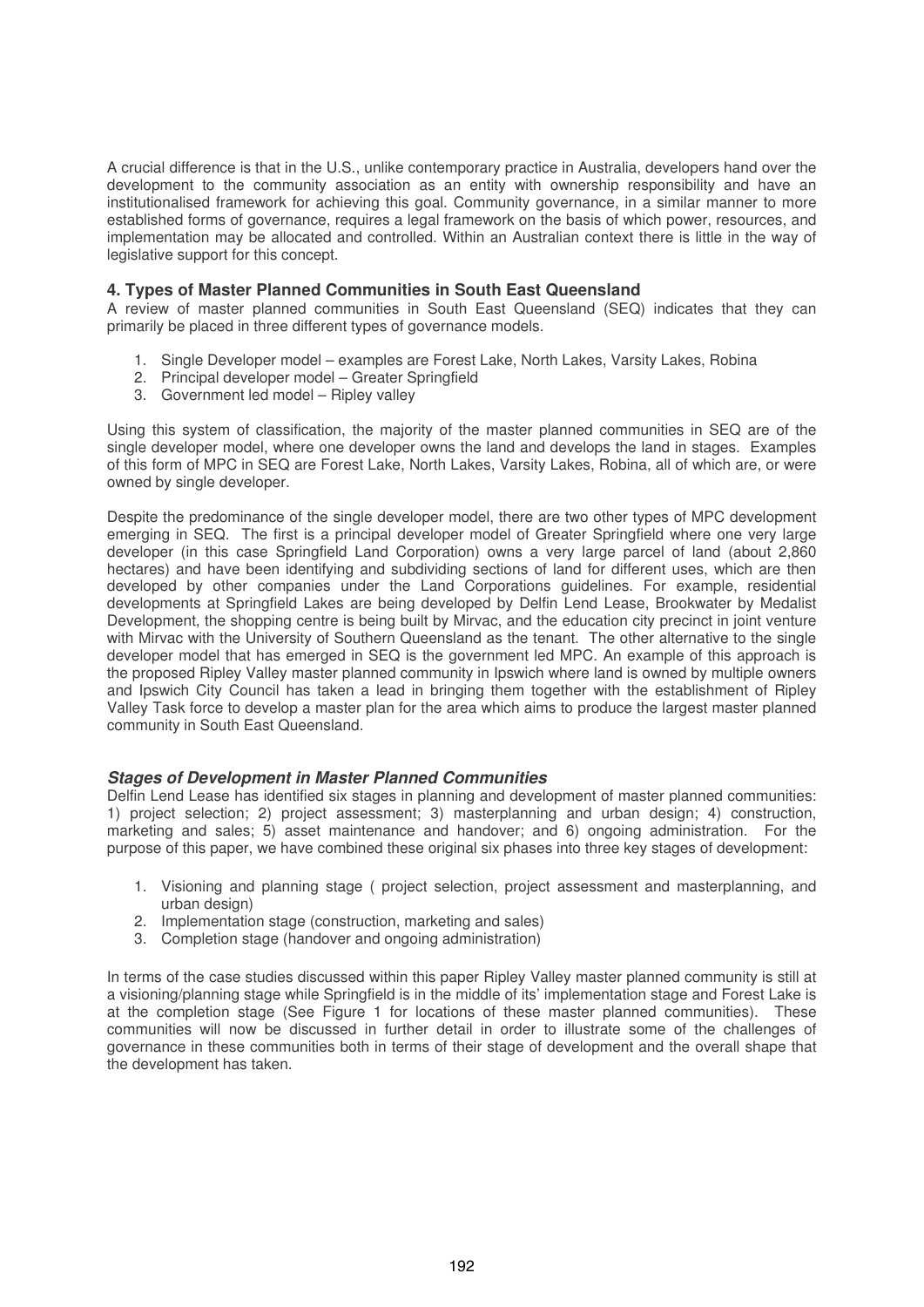

Figure 1: Location of Ripley Valley, Greater Springfield and Forest Lake

# **5. MPC in Visioning and Planning stage: Ripley Valley Master planned Community**

Located south east of Ipswich, Ripley valley is planned to commence in 2008, and will be a 20 year project that will be the largest master planned community in Australia with a projected population of 100,000. The impetus for development came with the Queensland State government identifying the western growth corridor as key element of growth management in SEQ (housing 10 percent of SEQ's population growth over the next 20 years), with this identified growth corridor containing the Ripley Valley area.

The project is a partnership between Ipswich City Council, landowners, business groups, and the community largely due to the efforts of a small number of key planning staff at the Ipswich city council who believed that the area could be more than a standard set of subdivisions. It is still at an initial stage of development with preparation of master plan for the development of area in its final stages as this article is being written. The governance framework for this MPC is the establishment of *Ripley Valley Master* Planning Taskforce which is chaired by the mayor of the Ipswich city council. It has the task for preparing the budget and time line for the project as well as job of preparation of masterplan and infrastructure plan.

A community reference group (CRG) was established in early 2006. Its role is to enable members of the community to contribute their local knowledge to the master planning process. The community reference group includes local owners, local residents, representatives from various non government and government agencies as well as members of 'special interest' groups working on issues such as koala protection and heritage, community service provider groups, and business groups. The CRG plays an advisory role and is an important link and interface between masterplanning team and local community.

The Ipswich city council and task force has appointed a consultant team of Robert Day and DPZ Pacific to prepare the master plan. They organised a week long Enquiry by Design workshop with representatives of key stakeholders to develop a shared vision for the Ripley Valley. The Enquiry by Design (EBD) began with an initial six months of data mining process, which was followed by a further 12 months of refining the design. Upon completion of this process the consultants prepared the draft masterplan and reports which were reviewed by the Task Force and community reference group. Based on the masterplan prepared by the consultant and after feedback form community, the council has recently prepared a structure plan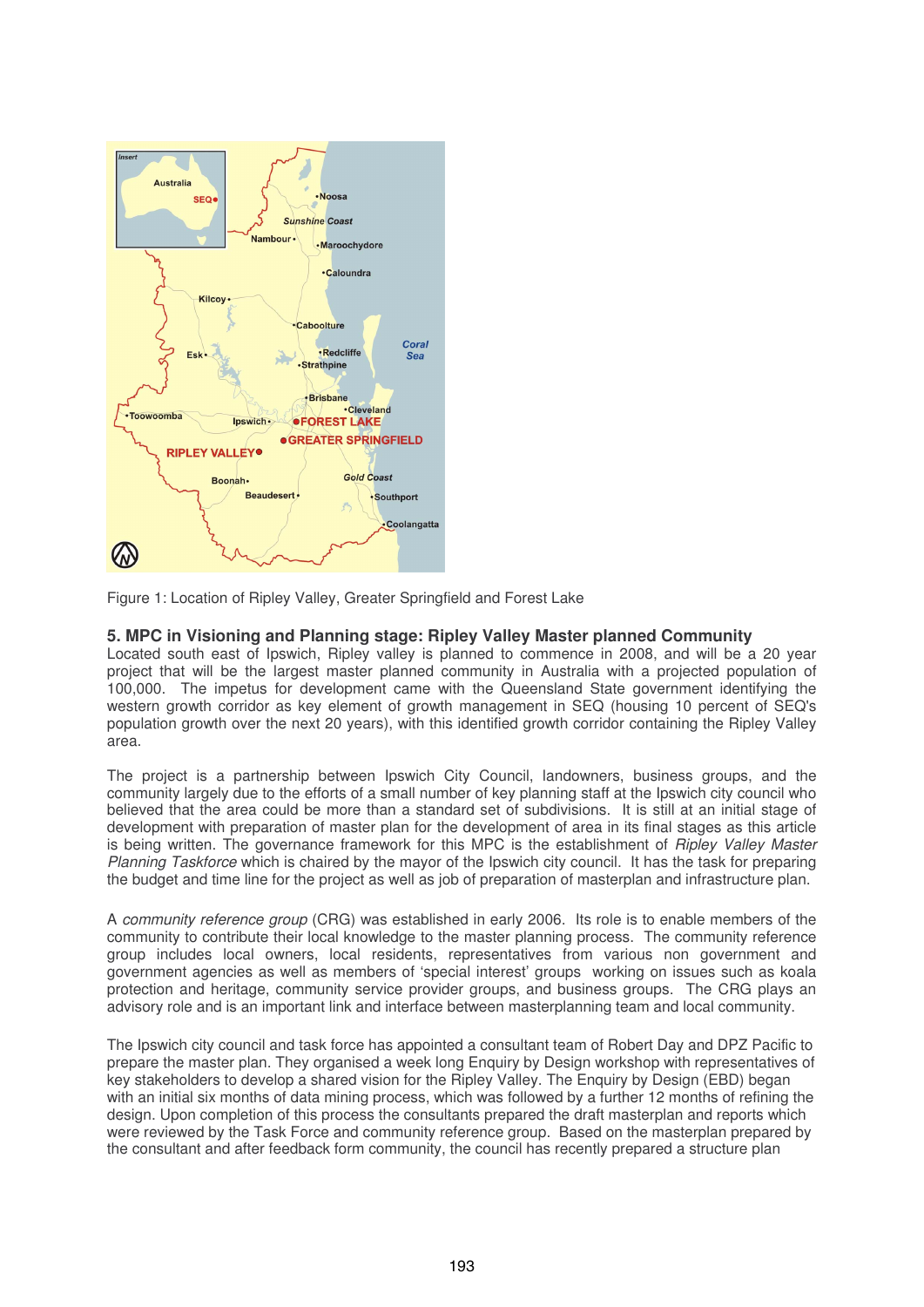reflecting the vision which was open for consultation till June 30 2007. (The paper has considered the subtle difference between a master plan and structure plan. While master plan has been used to explain the draft physical development plan prepared by developer, structure plan has been used to describe the statutory plan prepared by the councils based on the draft master plan prepared by the developers. Preparation of structure plan is an important part of planning process of Greenfield sites in the SEQ Regional plan).

Once the structure plan becomes statutory document, after approval by the state government and local council, the task force is planned to be dissolved as it is intended that the processes outlined in the plan along with involvement of government in ensuring compliance will form the fundamental governance structure as the community evolves. There is some discussion with respect to setting up a new advisory committee with representatives of community, developers and council to make decisions on development application in the Ripley Valley. This advisory committee may also be able to develop procedures for infrastructure agreements for roads, community health hubs and education hubs.

### *Governance Challenges at the Visioning stage*

When the authors interviewed one of the key planners involved in the planning for Ripley Valley, he identified three key challenges to governance: vision, coordination and negotiation. Community involvement in the visioning stage of master planned communities is by its very nature a somewhat problematic exercise. While it is possible to gain community input from surrounding stakeholders and other interested parties, as was part of the process of development for the three communities that are used as case studies in this paper, the eventual residents of the community are, of course, unable to have input as they are at this stage of a master planned community's life a purely hypothetical concept.

One means of addressing this fundamental difficulty is to regard the visioning process as being an ongoing one, with an initial set of objectives being adapted through time to meet evolving expectations or particular spatial realities. This approach has at least in part been adopted by Ripley Valley, where a general vision statement is used to provide the framework for a large number of identified sub-areas, each of which is able to produce its own objectives, all of these vision statements being subject to ongoing community input at a decentralised local level. Ripley Valley is a complex project and a variety of issues affected the visioning stage. A selection of the factors that impacted the visioning process is briefly described as follows.

### **Developing a shared vision for community**

Discussions revealed that in this instance developing a shared vision of the community and stakeholders was a somewhat long and arduous process. Despite the effort involved in developing a shared vision there remains some criticism that the fundamental urban design approach has been imported wholesale from overseas in the form of New Urbanism.

### **Building mutual trust**

The second major challenge was that of encouraging all the developers to come together and envisage common interests in developing the site. These developers are often in direct competition with one another and as a consequence negotiation was long and arduous. Building trust was very important to make the task force work and for the developers to work together, and this was a time consuming process.

### **Political support**

It also helped that there was strong political support for this collaborative process. – Ripley Valley development can be seen as the growth coalition formation with partnership between local council and developers. As will be discussed below the support offered by political events at a state government level was also vital in enhancing the prospects of this unusual approach to MPC development.

#### **Context**

It is important to understand the context in which the Ripley valley MPC is being produced. First the new South East Queensland regional plan required all local governments to prepare a local growth management strategy (LGMS) as part of growth management of the area. For new Greenfield developments, the councils are required to prepare a structure plan. With the SEQ Plan identifying Ipswich as being at the epicentre of the regions major growth corridor, it become possible to develop a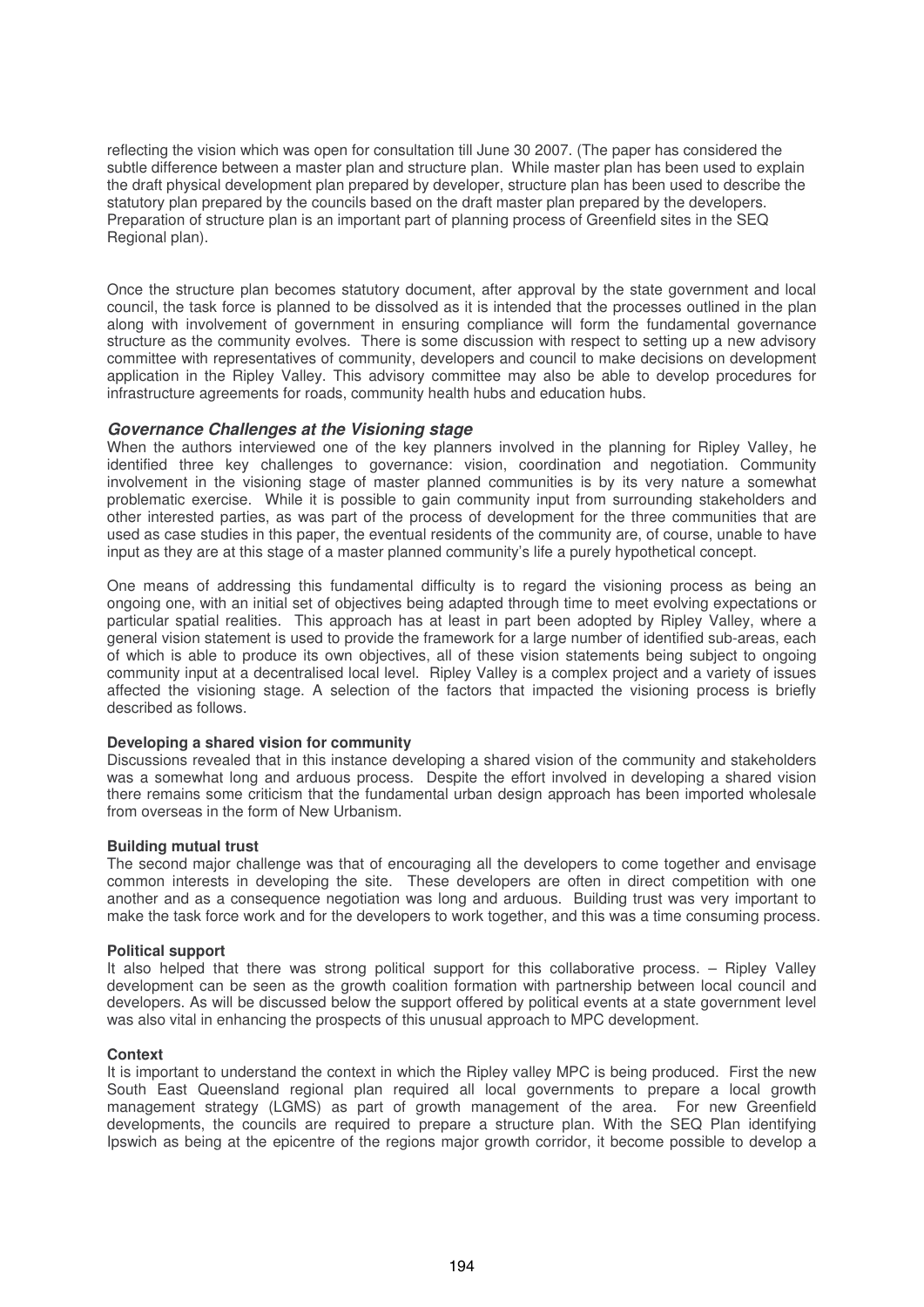integrated structure plan and importantly to have the legislative teeth and political will to enable its implementation.

### **Coordination between stakeholders**

Fundamental to such a potentially complex approach to MPC development with its many developer stakeholders is issues surrounding the coordination of funding, timing, and responsibilities for providing different levels of infrastructure. The proposed master plan aims to integrate the various stakeholders involved in the community; however it will require the implementation of the project to discover what impact issues of coordination and integration will have.

Of key importance to any involvement of community residents and stakeholders within the governance structures of master planned communities is their access to resources, either in their physical or financial form, or in terms of the capacity to utilise power. As has been previously discussed, contemporary governance arrangements within master planned communities, and indeed within most residential communities, have established institutionalised processes for the provision of resources to governmental agencies or to developers, but there is little in the way of similar access to community members themselves. In this initial visioning stage formal practices to facilitate involvement in governance are limited to the statutory requirements embodied within planning legislation related to formal notification and appeals. Even this is probably ineffective in the early visioning stages of master planned communities as much of this early development work occurs prior to the need for formal public notification of development. Any legislative or policy mechanisms to formally establish community involvement in governance beyond that implied by local government elections does not generally extend beyond this early phase of a master planned communities life. However, developments such as Ripley Valley demonstrate that it is possible to incorporate recognition of ongoing community involvement in the visioning process, although it must be stressed that this process is yet to be implemented.

# **6. MPC in Implementation Stage: Greater Springfield**

Greater Springfield development, with a current population of 9,000, is being developed by master developer Springfield Land Corporation in 2,860 hectares of land west of Brisbane. It is currently the largest master planned community in Australia with an expected population of about 80,000 people when fully developed. It includes the suburbs of Springfield, Brookwater (in alliance with Medalist golf development) and Springfield Lakes (in alliance with Delfin Lend Lease). It has a campus of University of Southern Queensland, a new town center, and office parks as part of the development. It also has a number of educational facilities such as Springfield College, Woodcrest College, and St Augustine's College.

Greater Springfield is under the single ownership of master developer Springfield Land Corporation. It has an alliances and partnerships with a number of local governments, universities, TAFEs, banks, and other private developers in order to realise the vision of development. For example, Delfin Lend Lease developed a strategic alliance with the master developer in 1999 to develop Springfield Lakes, which is expected to have a resident population of about 30,000.

State and local government planning processes played an important role in facilitating development through the formulation of special legislation and other infrastructure agreements related to MPCs (Minnery and Bajracharya, 1999). For example, a special act of State parliament was used to rezone Springfield and develop its social infrastructure. The Queensland government has also committed more than 1 billion in infrastructure investments to improve transport links between Springfield and the surrounding region. In another example of the type of partnerships involved in this development Greater Springfield signed an agreement with University of Southern Queensland to establish a campus within the development to initially provide undergraduate courses in business and IT by 2006 for about 500 students.

Unlike the previously discussed Ripley Valley development, Greater Springfield is under the ownership of a single entity, Springfield Land Corporation, which provides opportunities for the types of specific partnerships that have been a part of the development without the need for lengthy multi-stakeholder negotiations. By utilising the skills of particular sub-developers to implement specific aspects of the community it is possible to make use of their expertise, and to share considerable amounts of the cost and organisational burden, while retaining the original vision that was created in order to market the community successfully.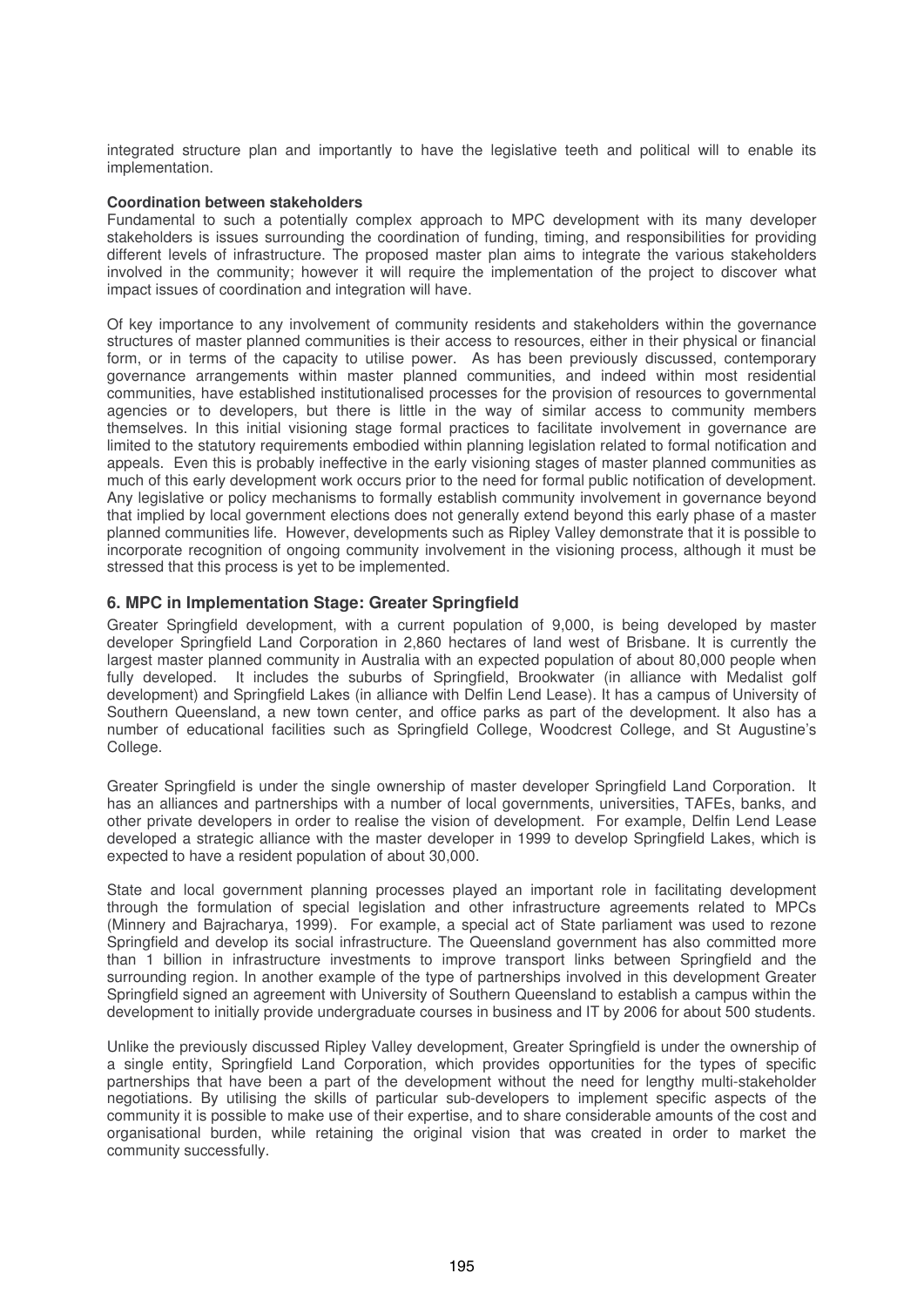### *Governance Challenges at the Implementation stage*

The primary governance issues at this implementation stage of an MPC's life cycle are those related to the act of construction and development. These may be described as being related primarily to compliance, integration, and community development.

#### **Compliance**

Compliance issues are those which are a part of the legislative framework that surrounds construction and building. There is a need for compliance on the part of the developer, any sub-contractors or subdevelopers, and on the part of individual property owners. In the case of a master developer model such as that adopted at Greater Springfield the existence of this key stakeholder may act as a pivotal point with respect to compliance related governance. Springfield Land Corporation is able to act as a central reference for any governmental requests and enquiries, while at the same time they are able to enforce compliance with design and building codes, and its local interpretation through its role as land owner. In an SEQ context this local enforcement of design and building guidelines is often facilitated through the use of covenants that are attached to the sale of property from the land corporation to individuals. As a result, residents in master planned communities often confront a two fold process of compliance, the first being the traditional local and state government one, which is overlaid by a set of covenants, often related to design, that have been created during the earlier visioning stage of the process. The involvement of residents in this aspect of governance is primarily through their interactions with one another and the various approval bodies. In such situations the position of the residents with the governance system is without any real capacity for dialogue or ability to meaningfully affect outcomes. The compliance framework that they are adhering to has limited capacity to adapt to changing resident objectives.

#### **Integration**

Integration in a development such as Springfield concerns the ability of the Land Corporation to coordinate the efforts of the various sub-developers involved in the project. Its role as land owner is an important aspect of this capacity to integrate the various activities that occur in the development area enabling an overall vision to be pursued with a vigour that would be very difficult in a multiple land owner context such as that which exists at Ripley Valley

### **Community Development**

Community development is the final challenge to governance at the implementation stage of an MPC that will be discussed. Springfield Lakes, as is the case with a number of other MPCs has engaged in activities designed to foster and maintain a range of community groups in the area. This is an integral part of the manner in which MPCs are presented and represent themselves, as places with an integrated and active community life, and developers expend considerable resources in order to achieve this environment. In both the Springfield and Forest Lake communities the developers have provided support and resources to the development of a range of resident groups and associations. The formation of these forms of community groups is recognised by the developers as being important to the sense of community and customer satisfaction that is experienced, and the facilitation of their growth is seen as an important aspect of the process of creating a successful master planned community. This understanding has its formal academic equivalent in the contemporary study of what is referred to as social capital, a concept most commonly associated with Robert Putnam (2000). Putnam uses the sorts of community organisations fostered by developers during the implementation phase of master planned community development as a form of barometer of community strength and interactions.

As such the role played by developers in the fostering of these organisations is an important one. They are widely regarded as important aspects of the social capital of a place, and are an important component of an interactive community (Shapiro, 2001; Sandefur, 1998). However their role in the governance of master planned communities is possibly best described as a potential one. In the absence of formal institutional arrangements that allow for residents to exercise power in shaping their local environment the existence of interconnected networks of community groups creates the opportunity to effectively mobilise the population and lobby politicians and commercial interests.

This community input into the governance process is at one step removed, however, being power exerted through an intermediary such as a local politician. To date none of the communities reviewed as part of this paper have formal institutional arrangements that recognise the need for resident participation in governance of master planned communities beyond that of issues of compliance or providing support for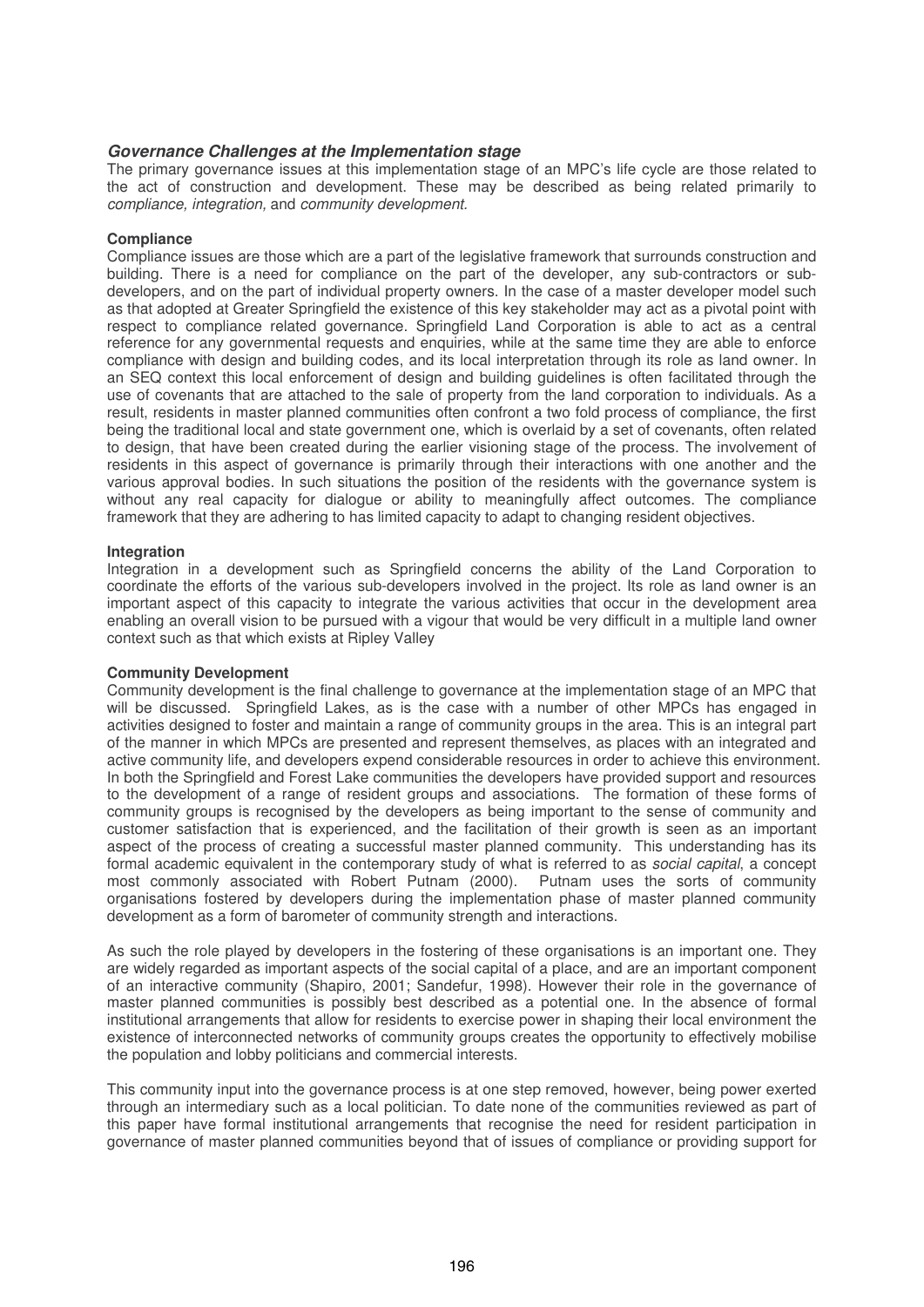the creation of voluntary associations. This support itself may also have some problematic aspects particularly when the formal involvement of developers in a project ceases.

### **7. MPC at Completion Stage: Forest Lake**

Forest Lake is a master planned community with a population of about 25,000 covering approximately 1000 hectares of land. It was one of the first planned developments built by Delfin in South East Queensland in the early 1980s and was completed recently. One of the significant ideas implemented by Delfin at Forest Lake has been the attempt to provide housing mix, including small lot developments, to cater to different demographic groups. Further distinguishing features include: (i) schools which shared resources and facilities in a more integrated education precinct; (ii) the provision and support for community facilities co-located near schools and shopping centers, and, (iii) a comprehensive network of recreational facilities that aim to enable community interaction. This model represented an example of leading practice in Australia through the decades of 1980s and 1990s. According to Andrew Brimblecombe, general manager of Delfin Queensland, there were 60 community groups within Forest Lake, varying from service club Lions to young mothers' groups, investment groups to dancing clubs and sports teams. There are 40 separate groups at Springfield in Ipswich.

### *Governance Challenges at the Completion Stage*

#### **Community building**

A major challenge in master planned communities is encouraging diverse group of residents to contribute to the sense of community and on-going community development (Bajracharya et.al, 2006). To address this challenge in Forest Lake, Delfin have undertaken a facilitator role in community development by initiating and guiding the management of sporting clubs and interest groups as well as hosting special events and neighbourhood meet and greet functions. During the final development stages of Forest Lake, Delfin has gradually decreased its involvement with community groups in order for them to be selfsufficient. To assist in securing the longevity of community groups, Delfin offered training to community groups on various aspects of operating their groups, including fundraising, risk management and general administration. This approach appears to have been successful in leading early steps in community engagement and empowerment in both developments. A lesson learnt from this is that developers of master planned communities should consider in initial planning the implications for community groups of their eventual withdrawal once the development is completed, including facilitating supporting empowerment of community groups to help safeguard their longevity.

### **Maintenance and management of Open Spaces**

Open space is used in master planned communities to create areas for community events and activities, in addition to providing a suburban character and aesthetic design. master planned communities such as Forest Lake have a strong emphasis on landscaping along streets and in public parks, including significant landscape and dense tree planting. While the developer is involved in development activities and selling allotments within the development, they are responsible for the maintenance and upkeep of this landscaping. Once the development is finished, it becomes a local council responsibility. The developer has an interest in maintaining this landscaping to high standards during development as this is a major selling point. When the council takes over the maintenance programs, it becomes a part of the general maintenance schedule of the city and this schedule does not allow for maintenance to the same high standard of the developer. To ensure the longevity of the open space even after the hand-over to the council, a collaborative partnership between the councils and the master planned communities can be formed to ensure initial landscaping is suitable to the council maintenance schedule. This includes tree and plant selection and landscape design. A lesson learnt from the Forest Lake MPC is that the budgeted money for maintenance and upkeep by developers of communal open space areas may not be sustainable by the Brisbane City Council.

### **Transition to local and community governance**

The completion stage of a master planned community is characterised by the handover of responsibility and management from the developers to the relevant government authorities. It is a fundamental transition, and marks the return of the community to a more mainstream approach to governance. However, master planned communities at least in terms of their projected image and appeal are premised by a more traditional notion of community than that which is perceived to exist in their chief competition, the suburb. These are places to which you belong, in which you participate, and this is supported by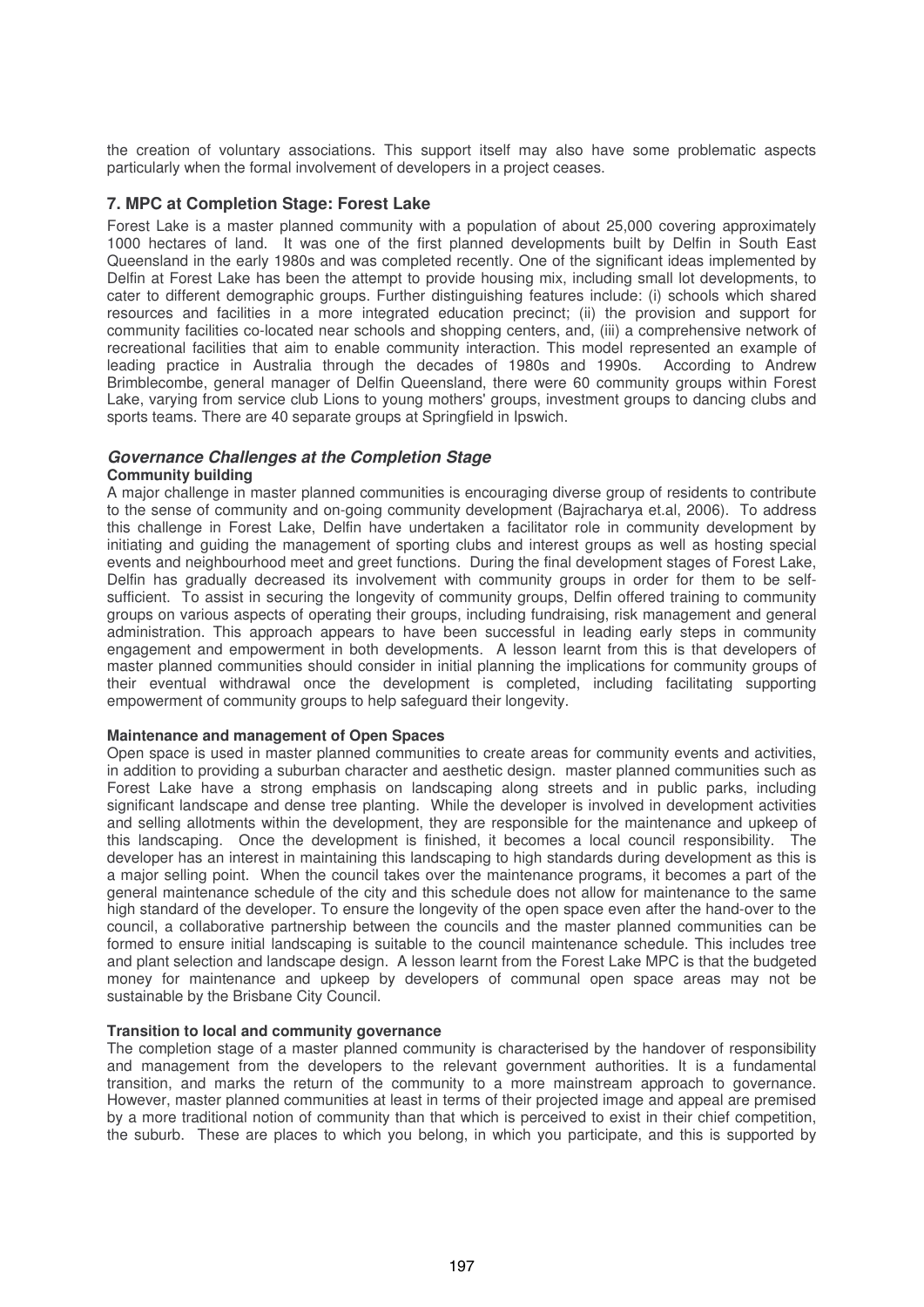developers as they facilitate the creation of an interactive and engaged community at least in terms of providing initial resources.

What does not exist, however, is any formalised capacity for residents to influence their residential environment. There is little, if any, capacity for the community to mobilise and direct resources, or to have input into the legislation that governs the character of their environment, beyond that which exists as part of the formal processes that attend the adoption of planning instruments. The difficulty faced by residents of master planned communities is that these planning instruments, often specialised in nature as is the case in Springfield and Ripley Valley, were devised well before homes had been built. The Draft Ripley Valley structure plan does recognise this problem and provides a conceptual framework for a system of locally based decision making and plan amendment with respect to neighbourhood planning. However current Queensland planning legislation, such as the Integrated Planning Act, does not cater for the formalisation of such a process making its implementation difficult and largely dependant on the goodwill of existing governmental stakeholders.

As mentioned earlier the support given by developers to establishing community groups, while an important aspect of community building, does have a problematic aspect, particularly at this phase of a master planned community's development. With the handover of responsibility by the developers also comes a very likely cessation of their funding for these groups. While many may have achieved enough of a financial and social critical mass to continue without developer support, the long term sustainability of groups that are supported by an entity with at best medium term involvement in the community is questionable.

# **8. Conclusion**

The paper has identified three distinct forms of master planned communities in South East Queensland based on their ownership and control as well as leadership in the development process. The first is a single developer model which is owned and managed by single developer. The second are communities based around a principal developer model, where a major developer leads and initiates the overall vision for the development of the whole MPC and later subcontracts parcels of land to other developers for specific development in line with the broad strategic vision of the overall masterplan (Greater Springfield is one such example). The third is a government facilitated model where multiple developers and stakeholders come together under the leadership of the local or state government to develop a masterplan for the whole development. There are important subtle variations in the roles and power relationships that operate across these types of master planned communities. For example, the primary distinction between the second the third model is the leadership role played by the principal private developer and the government agency. Likewise, although a government authority or a single developer may be the key agent for development, they may be closely engaged with or even controlled by other stakeholders, In the case of Ripley Valley development, the lead agent is the local government but it still has to closely interact with the major land owners and developers who have greater control over the land and financial resources.

Based on the discussion of three master planned communities in South East Queensland, we have identified the following key governance tools and challenges at different stages of their development (see Figure 2). At the visioning and planning stage, some of the governance tools used are the preparation of master plans and community consultations (such as enquiry by design in the case of Ripley Valley) to produce a long term vision for the area. The key challenges at this stage are to develop a shared vision for the community, to establish mutual trust among stakeholders and to gain political support for development. Likewise, during the implementation stage, the governance tools are structure plans to guide development, covenants to maintain the character and property values within the estate, and infrastructure agreements to provide a range of hard and soft infrastructure. Community groups and services are established at the implementation stage to facilitate development of sense of community. The key challenges of governance at this stage are compliance (with planning and building regulations), integration (of various development activities) and community development (for residents and surrounding areas). Finally, at the stage of completion, the focus is on transfer from private to community governance, management and maintenance of the services by the community and local councils.

The nature of the development process means that during the initial period of building and construction activities the private companies that build master planned communities are responsible for creation and maintenance of infrastructure and community services. However, once the development is completed,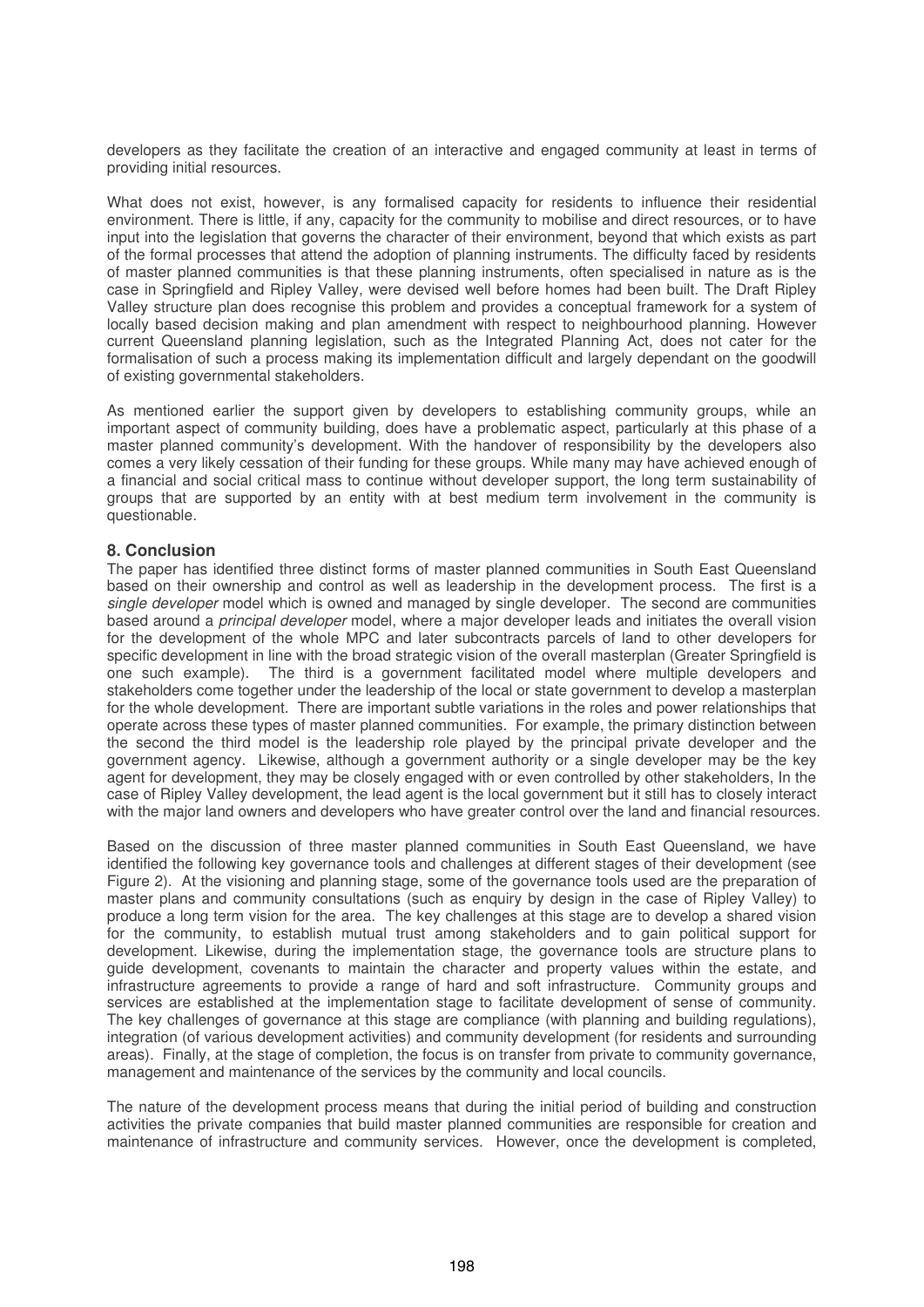management of local infrastructure and services becomes the responsibility of local councils or communities. Both of these entities may have limited resources to maintain these services, raising concerns about a possible decline in quality of services and suggesting that the issue of governance, particularly with respect to the creation and ongoing maintenance of infrastructure is an issue of great importance to master planned communities.



Figure 2: Governance in master planned communities

Despite the apparent emphasis on an engaged and interactive community that is a consistent aspect of the image portrayed by master planned communities some fundamental challenges confront any attempt to include greater levels of community involvement in their governance. At Greater Springfield, there appears to be less community involvement or engagement by the principal developer. On the other hand, Delfin seems to involve the new community in Forest Lake once they have settled. At Ripley valley, there are no residents yet and some involvement of residents has occurred through Enquiry by Design and consultation with Community Reference Groups.

The first and foremost challenge for community engagement is the absence of any formal structures that allow for the exercise of community based control or input into the shaping of their environment beyond that which exists as part of the normal planning and development process. This is a purely reactive process, and is in many ways not reflective of the emphasis placed on community in master planned developments.